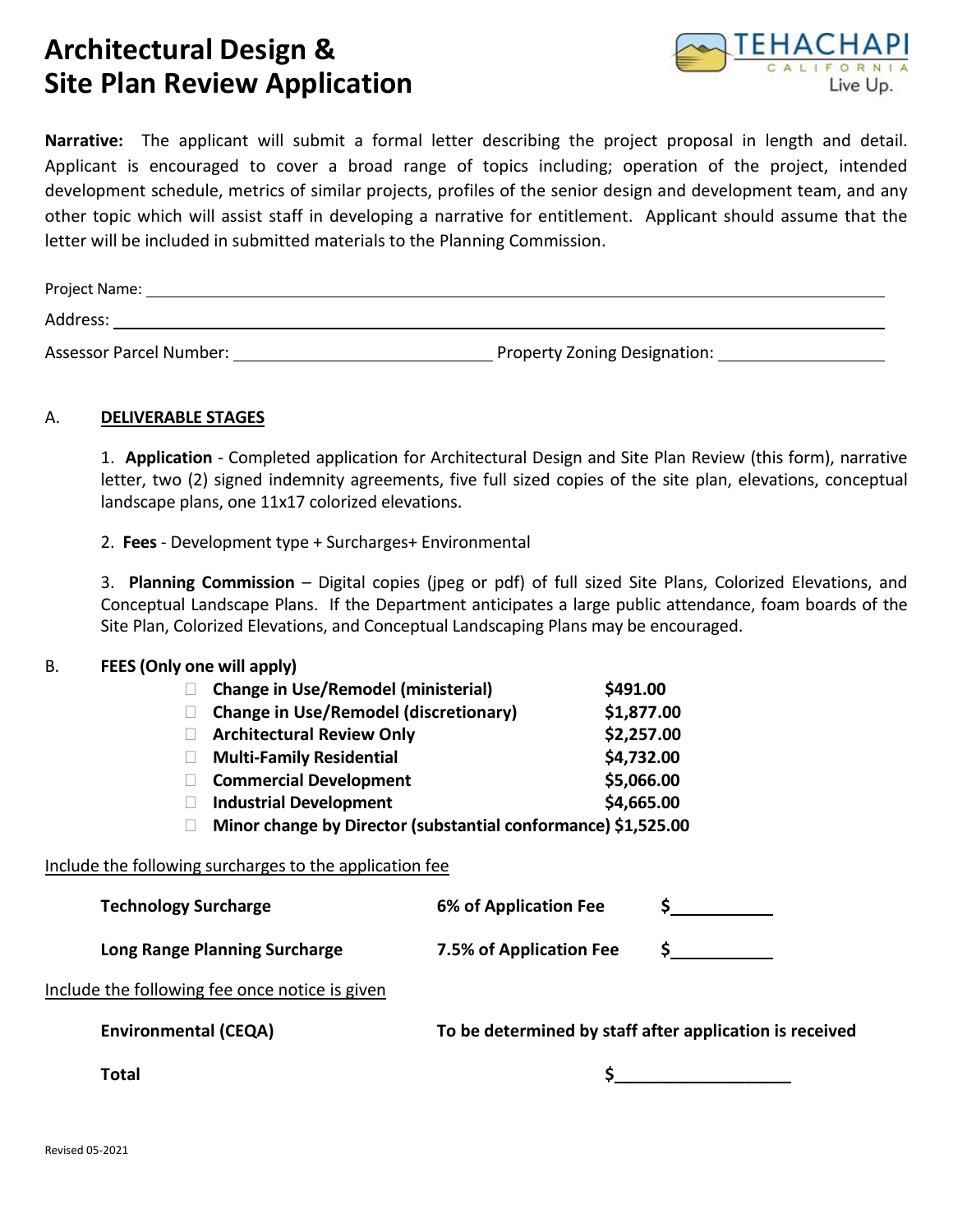|                                                                                                                                                                                                                                                                                                                                                                                        |  |      | Email and the contract of the contract of the contract of the contract of the contract of the contract of the |  |  |  |  |  |
|----------------------------------------------------------------------------------------------------------------------------------------------------------------------------------------------------------------------------------------------------------------------------------------------------------------------------------------------------------------------------------------|--|------|---------------------------------------------------------------------------------------------------------------|--|--|--|--|--|
|                                                                                                                                                                                                                                                                                                                                                                                        |  |      |                                                                                                               |  |  |  |  |  |
|                                                                                                                                                                                                                                                                                                                                                                                        |  |      |                                                                                                               |  |  |  |  |  |
| Record Owner Network and Contract the Contract of the Contract of the Contract of the Contract of the Contract of the Contract of the Contract of the Contract of the Contract of the Contract of the Contract of the Contract                                                                                                                                                         |  |      |                                                                                                               |  |  |  |  |  |
| Address and the contract of the contract of the contract of the contract of the contract of the contract of the                                                                                                                                                                                                                                                                        |  |      |                                                                                                               |  |  |  |  |  |
|                                                                                                                                                                                                                                                                                                                                                                                        |  |      |                                                                                                               |  |  |  |  |  |
| By signing, the undersigned certifies that he/she has read and understood the submittal requirements<br>outlined, and that he/she understands that omission of any listed item may cause delay in processing the<br>application. I (we), the undersigned, acknowledge that the information supplied in this application is complete<br>and accurate to the best of my (our) knowledge. |  |      |                                                                                                               |  |  |  |  |  |
| Applicant's signature                                                                                                                                                                                                                                                                                                                                                                  |  |      | Property owner's signature                                                                                    |  |  |  |  |  |
| Applicant's printed name                                                                                                                                                                                                                                                                                                                                                               |  |      | Property owner's printed name                                                                                 |  |  |  |  |  |
| Date                                                                                                                                                                                                                                                                                                                                                                                   |  | Date |                                                                                                               |  |  |  |  |  |